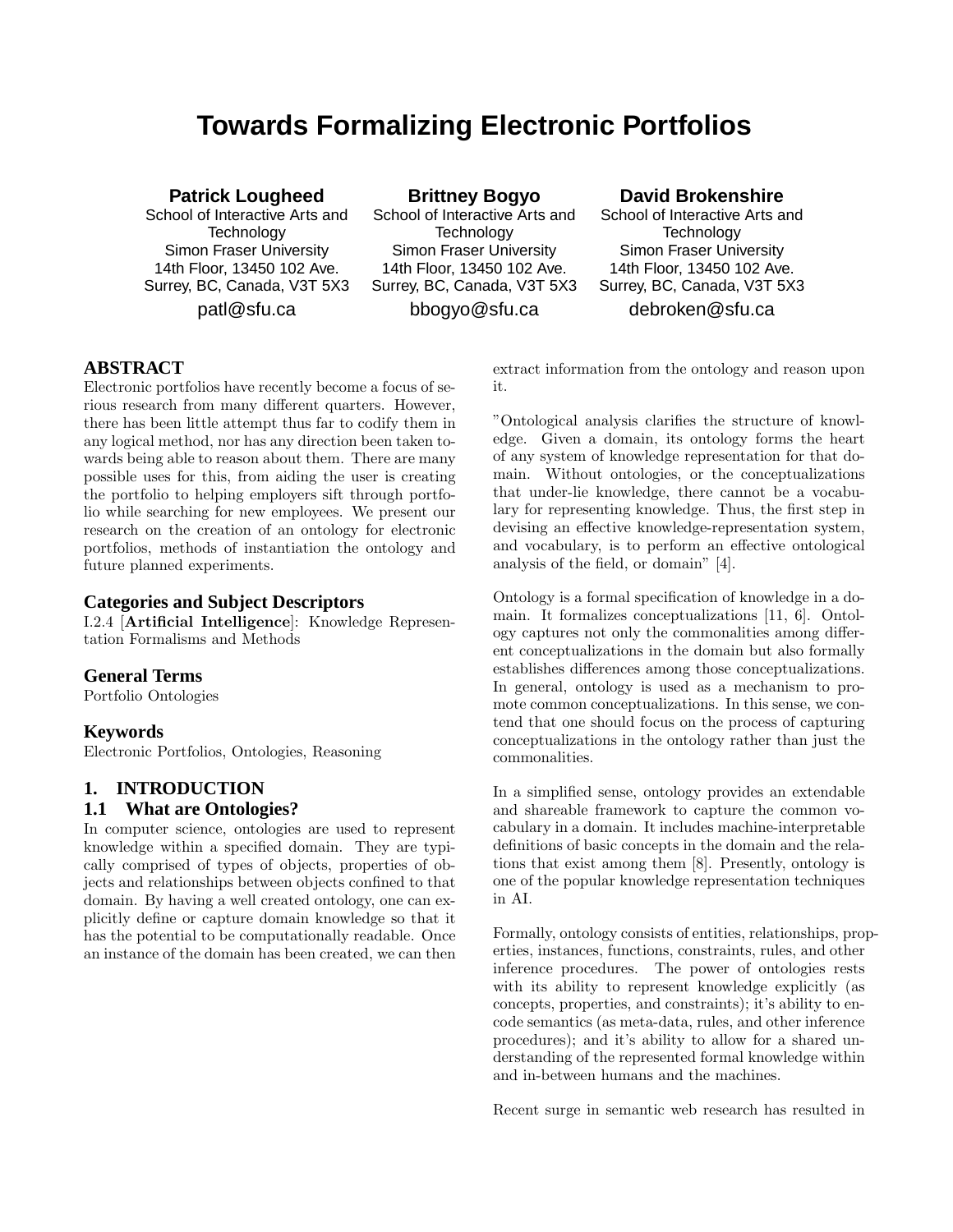the evolution of a W3C standard - Ontology Web Language (OWL) . OWL enables the definition of domain ontologies, sharing of domain vocabularies, and the representation of the same at different levels of granularity. From a formal perspective, axioms and constructors in OWL capture the DL reasoning in terms of class consistency and consumption, in addition to other ontological reasoning.

### **1.2 What are ePortfolios?**

"An ePortfolio is a personal digital collection of information describing and illustrating a persons learning, career, experience and achievements. ePortfolios are privately owned and the owner has complete control over who has access to what and when. ePortfolios contents and services can be shared with others in order to support Prior Learning Accreditation and Recognition (PLAR), complete or replace exams, reflect on ones learning or career, support continuing professional development, plan learning or search a job" [5]. Furthermore, ePortfolio development and content can greatly impact goal creation and achievement as well as facilitate self-regulated learning activities.

While the concept of portfolios is not a new one, a recent expansion of their scope from merely a paper-based job searching tool to a digital educational tool has greatly enhanced both the breadth and depth of the research on the subject. A number of new tools have been created, both as research platforms and for commercial use, helping users create their own portfolios. These systems are typically implemented as editors around a set of artifacts that the user has created, and their responses to them. These artifacts and responses can then be placed into a coherent structure and ultimately placed somewhere where others can view the portfolio and give feedback upon it.

Portfolio implementation varies greatly differing from individual selective showcase portfolios to institutional reflective portfolios. Individual creative portfolios can be used to record accomplishments, set goals or simply to provide a complete digital reflection of ones actions. Institutions can use ePortfolios to create a picture of all they have to offer with examples provided by their members. Traditionally portfolios have been used in the arts as part of marketing artists work to potential employers or clients. ePortfolios have recently become more popular in the wider community as learning tools, knowledge retention mechanisms and alternative forms of assessment.

### **1.3 Why capture ePortfolios?**

ePortfolios are a rich and plentiful source of data about individuals and organizations. For example, with successful parsing of the information within an ePortfolio an intelligent tutoring system or a user model could be better informed about a students actions and performance. This relationship can also go the other way, where students can use information garnered by their user model within their portfolio as dynamically updated information or simply as a point of reference.

Unfortunately, one current problem with the state of the art in electronic portfolio is that of user buy-in. While many institutions and corporations have adopted the idea of electronic portfolios whole-heartedly from a management perspective, there are still a plethora of issues keeping users from using portfolios to their advantage. These reasons include a lack of communication from those providing the service with regards to the benefits of having an electronic portfolio, and a lack of the critical mass of users and readers of portfolios. Building and maintaining portfolios can prove to be time consuming particularly if they are not structured well. Furthermore, garnering meaningful data out of a portfolio also takes a significant time-commitment.

In addition, the field of educational research surrounding the benefits and pitfalls of ePortfolios is in its infancy and thus the uses and structures are evolving. There are several different types of portfolios created for many different purposes, abiding by neither standard nor any common definition of what makes a portfolio.

It is our opinion that proper design and implementation of an ePortfolio creation and maintenance tool can solve some of these problems. For example, ePortfolios created in educational environments should not have to be subject to the cold start problem, nor should they be particularly complex to maintain as, in some cases, their structure and content can be obtained through alternate means. Furthermore ePortfolios currently exist to aid the user, an ePortfolio tool needs to encourage this personal motivation and customization while still making the ePortfolio abide by some standard (that will ultimately arise from the chaos).

The benefits of having access to such a rich knowledge base is key in improving delivery and customization of educational technology. Our aim is to build an ePortfolio tool that meets these goals and overcome some of these issues.

### **2. BACKGROUND**

Our tool, SPARC (the Student Portfolio Architecture and Research Community), is currently in it's second major revision, and is being both in production use at Simon Fraser University for more than 400 students, and as a platform for research in various different areas. SPARC is implemented under the principle of 'everything is an artifact' - files, URLs, reflections on these, other people's feedback, etc. It can manage multiple portfolios for a single user, and has an artifact repository. The back-end is based on SOAP and web services,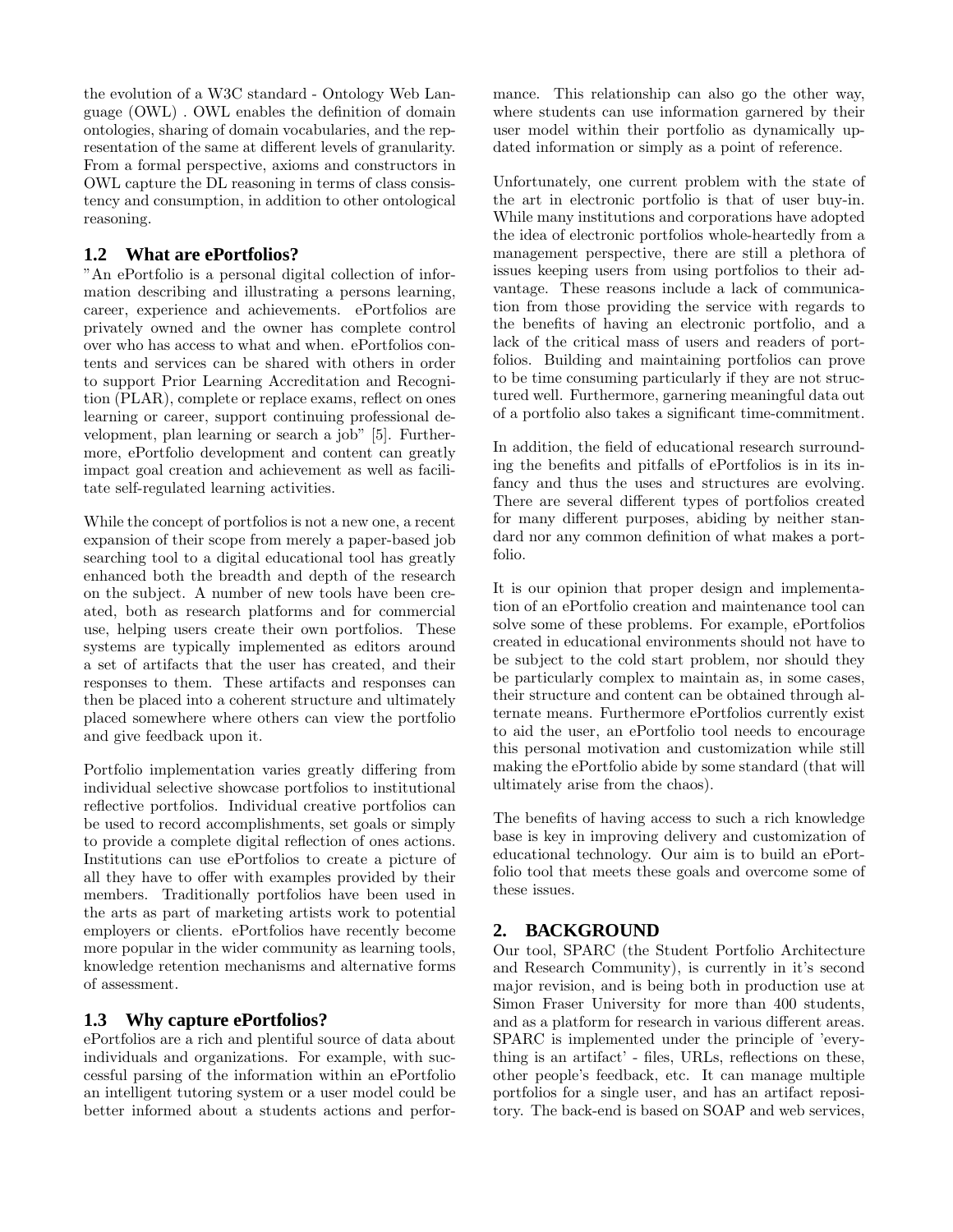allowing an infinite number of front-ends, of which we have implemented two, one web-based and one a local Java program.

Portfolio creation in SPARC (and in most other systems) generally happens cyclically, in about three different phases. The first phase is artifact cataloguing, where the user (and possibly the system) adds artifacts to the portfolio tool. The second is laying the portfolio out - placing the artifacts in a tree structure, reflecting on the artifacts, etc. - while the final phase is publishing the portfolio. The first two phases happen simultaneously in many cases, and the entire process repeats itself based on external feedback, new artifact creation as time passes, or different requirements of the portfolio. Also note that a user can have multiple portfolios simultaneously at different points in the process.

We previously attempted an upper-level ontology for electronic portfolios [2]. We have substantially updated and modified that during our research; it was felt that the previous version was inherently over-restricted as well as too specific to the original implementation of the SPARC tool. Large portions have also been added that were not present beforehand, including the capability to capture author information and system interactions.

### **3. COMPONENTS OF THE EPORTFOLIO TAXONOMY**

At the most simplistic level, all portfolios are collections of artifacts that may or may not be related to other artifacts. These artifacts can be broken down into a number of standard types that better reflect their purpose and content. Breaking them down also allows us to infer more from them than we would be by looking at them solely as artifacts. Artifacts can also have multiple different authors,

Because portfolios, at least assessment portfolios, are considered forms of alternative assessments, any ontology created must take into account alternative assessment standards. Tanimoto proposes a taxonomy of assessment items so that information pertaining to alternative assessment can be classified [12]. Portions of this taxonomy relate closely to portfolios, but are not sufficiently deep to allow useful classification of many types of artifacts.

The simplest of portfolios contain examples of projects created by the author and no other information. However, more complex portfolios can contain, in addition to these examples, written reflections about how the project turned out, explanations of why the project was created (i.e. for an assignment), and even feedback from peers. Each of these elements can be defined as a type of artifact.

The first step in creating the ontology is creating the

initial taxonomy, which is comprised of the elements discussed below. The final hierarchy is given in Figure 1.

### **3.1 Portfolio Types**

There are a large number of different portfolio types, broken down into four sub-categories - dossier portfolios, training portfolios, reflective portfolios and personal development portfolios [10]. The categories are based on two main criteria. The first is whether or not the portfolio creation is mandatory, voluntary, or somewhere in between (for example, not mandated, but highly suggested). The second represents the selection process use during the creation of the portfolio, with a scale from specific selection portfolios to learning portfolios encompassing a full range of work. The essential difference here is that selective portfolios only show off the best that the author has created, while a learning portfolio will include the entire range of the author's work, showing the learning process and documenting what they took out of that process. Using these two criteria as axes, we can visualize the gamut of portfolio types and the categories they fall into (Figure 2).

Dossier portfolios include those types that are mandated and selective, often having a set outline of the artifacts that should be included. Examples of uses of dossier portfolios are those used in the medical [7] and graphics design businesses, where the potential employer or client desires a well laid out view of the author's best work, usually with certain required elements.

Training portfolios are mandated portfolios that document learning attempts that the author has undertaken for a particular curriculum. For example, it may be necessary for a course that the author is taking that they document their work for the course and reflect on what they've accomplished.

Reflective portfolios are strictly voluntary, while also being fairly highly selective. Authors choose their best work, tracking progress and improvement over time with evidence and allowing for reflection and self-appraisal. Selection occurs with the authors choosing those portions which best define their improvement, potentially showcasing the starting point, successful improvement attempts, and what they learned, and how this applies in different scenarios and environments.

Personal development portfolios are a more thorough collection of work over time, without the selectivity that comes with reflection portfolios. They are long-term portfolios, often focusing on internal development of the individual rather than their external development. These portfolios can serve as as the launching point for dialogue regarding the author, their path and future self-improvement.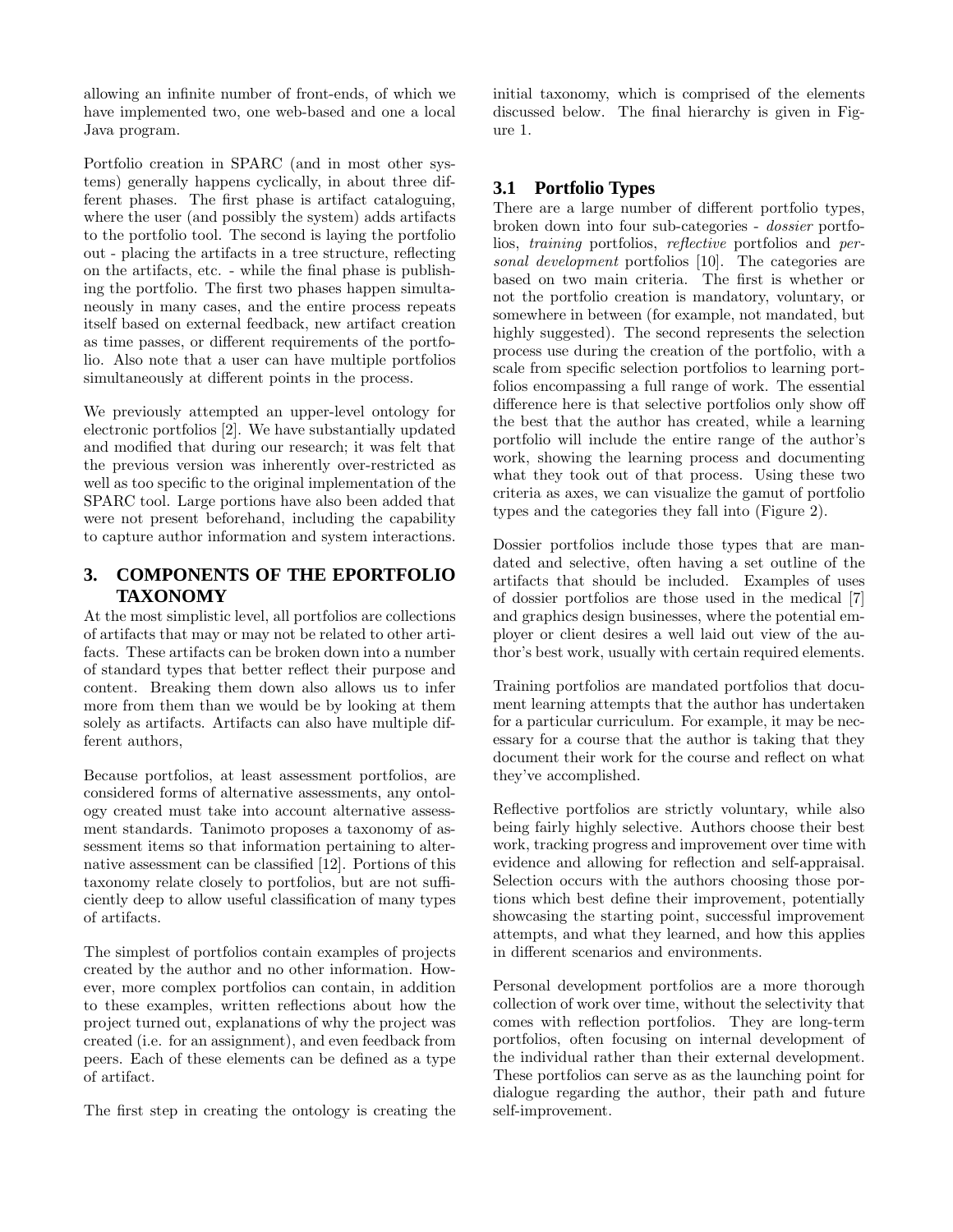

Figure 1: An Ontology of Electronic Portfolios.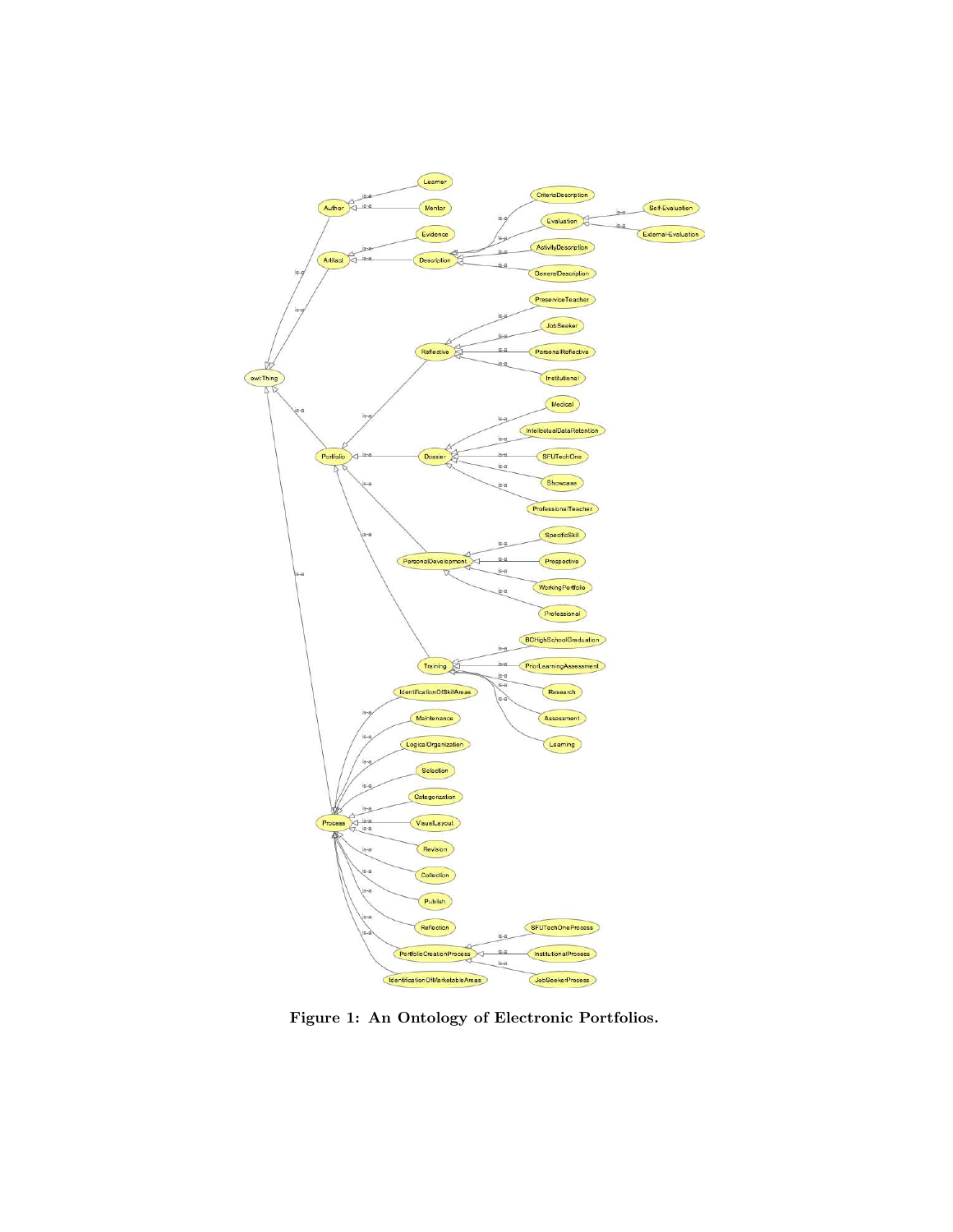

Figure 2: Portfolio Types.

Within these categories we have identified a further 18 specific types of portfolios - the actual number of types is, of course, limitless, varying within the dimensions given above. There are a few types that are very specific to our experience - the "SFU TechOne Portfolio Project," a two-semester project for a first-year cohort program at Simon Fraser University's Surrey, British Columbia campus, as well as the "BC High School Portfolio," based on the graduation requirements of the Ministry of Education in British Columbia [1] - while others are more general types.

#### **3.2 Portfolio Process**

In order to create a portfolio certain processes must be undertaken. Each type of portfolio will contain a different subset of these for the overall portfolio creation process. Each process represents a different method of going about the system creating the portfolio, from collecting the initial artifacts into the portfolio to organizing the content to laying out the published version of the portfolio visually.

#### **3.3 Author Information**

A portfolio has at least one author, and can have a number of different authors. Each author, conversely, can have many different portfolios and artifacts, or none. For each author we can store some basic information, with regards to their educational and professional history and other information that may make use of.

Authors are further split into two categories - learners and mentors. The differentiating factor is that learners author portfolios (and own at least one) while mentors author external evaluations. An individual can qualify as both a learner and a mentor, as well.

#### **3.4 Artifacts**

A portfolio is inherently a collection of artifacts with some relationship to the author. The artifacts can vary, as can their relationships, but these can be generalized by splitting artifacts into two camps - evidence artifacts, and description artifacts. Description artifacts can be further broken down, yielding different types of decrip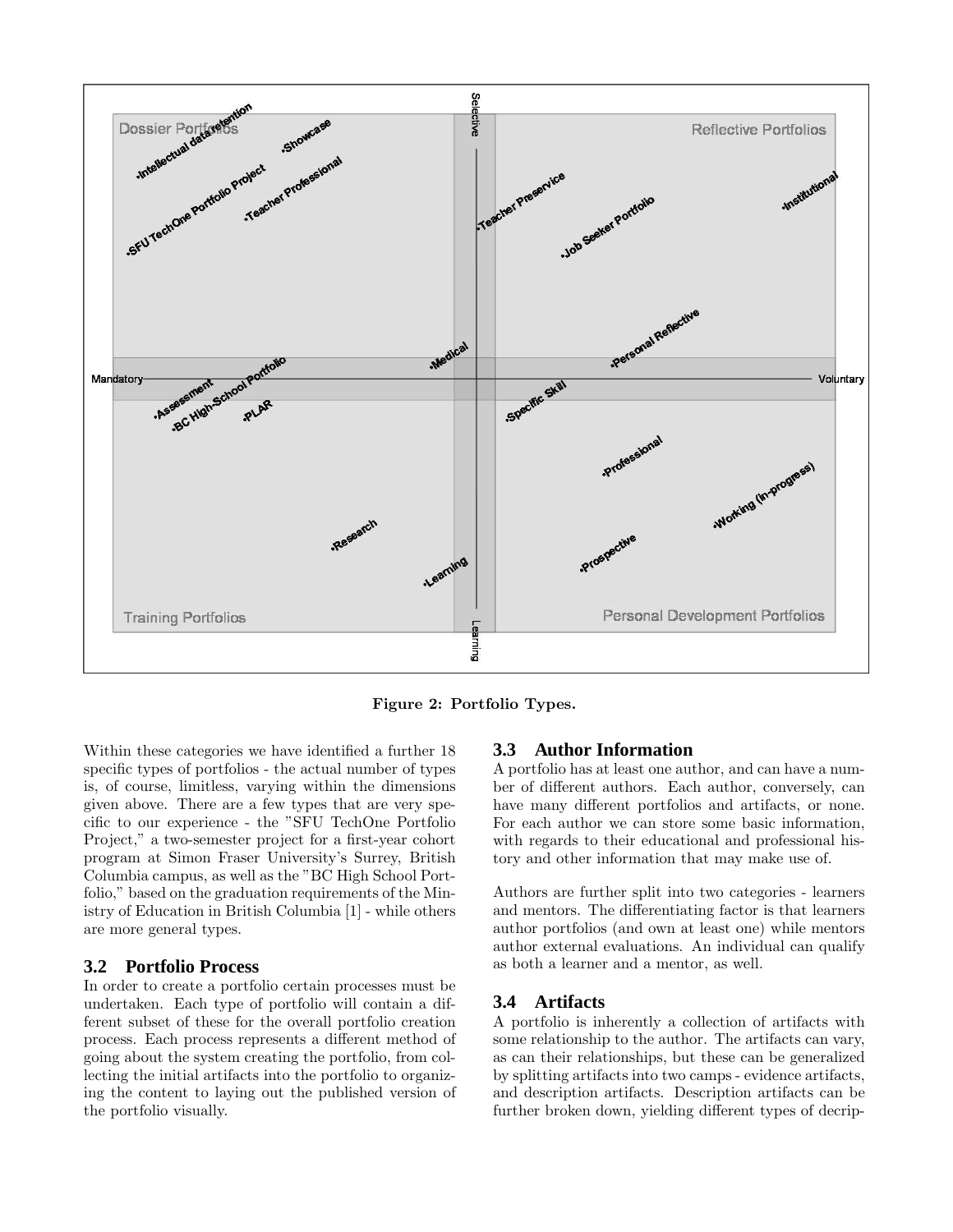tions as well as evaluations, both internal and external.

As well, artifacts can have relationships to one another; descriptions provide context to evidence or to other descriptions, while evaluation artifacts provide feedback on other artifacts. These relationships can be generalized as well, and we will expand upon that shortly.

#### *3.4.1 Evidence Artifacts*

Evidentiary artifacts show the portfolio's audience the record of what has been achieved. To put this in perspective, the difference between a portfolio and a traditional resumé is that a resumé tells the audience about what has been attained; the portfolio will show the audience the proof. With this in mind, the evidence can be a wide variety of things - an image, a document, a sound file, a URL to a created website, or even a pointer off-line.

#### *3.4.2 Description Artifacts*

Description artifacts provide the context that gives meaning to the evidence. Evidence without context is meaningless, so descriptions play a fundamental role in the portfolio.

We have subdivided description artifacts into *activity* descriptions, criteria descriptions, general descriptions, and evaluations.

Activity descriptions provide information about activities performed, the environment they were performed in, and what the outcome was. For example, they could be a description of a physical activity undertaken for a class, or the outline of an experiment run to test a hypothesis.

Criteria descriptions detail the criteria used in judging another artifact. This could be anything from the evaluation method of a classroom instructor, to the null and testing hypotheses for the aforementioned experiment, to describing how a student is critiquing their own work.

General descriptions are "unclassified" - if not specifically an activity or criteria description, they are treated as a general description.

#### *3.4.3 Evaluation Artifacts*

Evaluation artifacts provide some feedback on other artifacts. We split them into two categories - external evaluations (coming from someone aside from the authors of the artifact) and internal evaluations (coming from one or more of the authors).

Note that evaluation artifacts can evaluate other evaluations, as well. For example, consider the case of a set of description and evidence artifacts created as part of a creative writing assignment for a university course. The course teaching assistant may initially evaluate the assignment, and the course instructor may later evaluate the TA's evaluation.

#### *3.4.4 External Evaluation Artifacts*

External evaluation items can take many forms. The typical grade school term-ending report card is at the simplistic end of the scale, while complex evaluations such as the revisions to a thesis or a detailed breakdown of the problems with a submitted paper are good examples of external evaluations. These evaluations can come from any number of individuals - friends, family members, teachers, supervisors, employers, even anonymous reviewers.

#### *3.4.5 Internal Evaluation/Reflection Artifacts*

Internal evalution is similarly multi-modal. In many cases it can take the same form as an external evaluation, especially when following a set of pre-defined rubrics for the evaluation. However, there is a one possible form that is fundamentally different - reflection.

Reflection can be viewed as critical self-appraisal; it is a detailed and thorough look at the process one took and the outcome one received to see why that path was chosen, how the path turned out, how it could be improved, what was learned, and what pitfalls, problems or wrong turns were made or encountered.

### **4. TURNING THE TAXONOMY INTO AN ONTOLOGY**

Once we have the taxonomy created, we can begin to flesh out the ontology by adding relationships between the different objects, and giving objects properties and rules.

We are using the Protégé ontology editor, with OWL as the backend language. Racer is used as the inference engine.

#### **4.1 Relationships**

There are a number of different relationships that exist within the ontology. Aside from the "is-a" relationships that can be seen directly from the taxonomy, several of these relationships are fundamental to portfolios.

For the learner object, there exists a "hasPortfolio" relationship to one or more portfolios. Conversely, mentors have "provideExternalEvaluation" relationships to external evaluation artifacts.

Portfolio objects consist of three basic relationships - "hasArtifacts" is a collection of all the artifacts present in that portfolio, "hasCreationProcess" outlines the processes used to create the portfolio, and "hasPortfolioOwners" points to the author or authors of the portfolio, and is the inverse of the learner "hasPortfolio" relationship.

Processes have the "constructsPortfolio" relationship,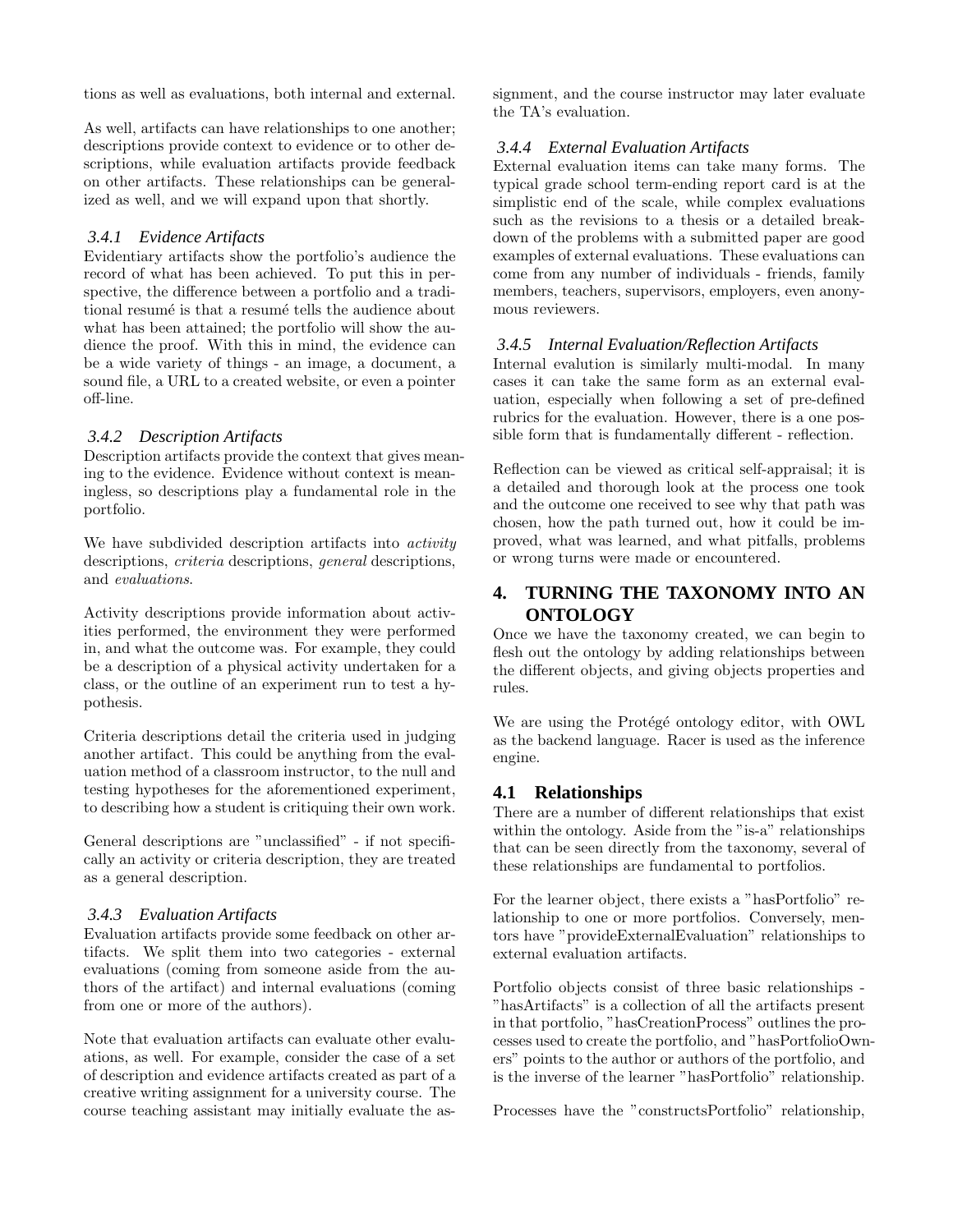the inverse of the portfolio's "hasCreationProcess." One special subclass of Process is PortfolioCreationProcess, a container object for other processes, collecting them into a single higher-order object. This allows for restrictions for portfolio types; see the Example section below.

Artifacts at the top level have two relationships - "belongToPortfolio" shows us the portfolios the artifact is a part of, and is the inverse of "hasArtifacts" from portfolio; and "hasArtifactAuthors" points to the author(s) of the artifact.

Descriptive artifacts have several other relationships, as well. They have a "canBeUsedAs" relationship to evidence artifacts, as they can often be used as direct evidence rather than just as context. As well, they can "referToArtifact" to provide information or context about several other artifacts.

Evaluation artifacts build on top of these relationships again. They can "referToPortfolio," and give evaluation on an entire portfolio rather than just an artifact. External evaluation artifacts also have a "hasEvaluationAuthor" relationship detailed who left the evaluation, and self-evaluation topics have a "hasSelfEvaluationAuthor" relationship that accomplishes the same task (the difference being a rule in force on self-evaluation artifacts; see below).

### **4.2 Properties**

Each superclass of objects has it's own set of properties in addition to relationship.

Artifacts, for example, all have a "Title," and descriptive artifacts have a "WrittenDescription." Evidence artifacts have ae "EvidenceType" property, which is an enumerated type consisting of image, video, audio, document, multimedia file, or URL, as well as a "LocationURI" pointing to where the evidence exists. Portfolios also have a "Title" property.

Authors have a number of different properties. These include "Age", "ContactInformation", "EducationalHistory", "EducationalStatus", "Name", "ProfessionalHistory", "ProfessionalStatus", "Sex", and "UserID."

Processes have no properties.

#### **4.3 Rules**

Artifacts have very few rules, with one notable exception. For self-evaluation artifacts, the author(s) of the self-evaluation must be a subset of the authors of the artifact being evaluated.

For authors, they only qualify as learners if they have at least one portfolio.

Processes and portfolios in general have no rules, but PortfolioCreationProcesses and lower-order portfolio types may have rules. We have a few examples in our ontology, specifically tying certain creation processes to certain portfolio types. See below for one example of this.

### **4.4 Example**

As an example of our ruleset in the ontology, consider the case of a specific portfolio type called the "SFUTechOne." This type has an associated process with it, called the "SFUTechOneProcess."

The "SFUTechOnePortfolio" has a restriction that it must have exactly one author. As well, it has the restriction that all of the creation processes that are used to build the portfolio must be of the type "SFUTechOneProcess."

The "SFUTechOneProcess," on the other hand, has a rule that states that all the portfolios with which it has a "constructsPortfolio" relationship must be of type "SFUTechOne." The process may be used to create only those portfolios, and those portfolios can only be created using this process. From this, we can infer that if someone is creating a "SFUTechOne" portfolio, that they are using the corresponding process, and suitably constrain the creation of the portfolio.

The process is a higher-order process encompassing other processes, specifically the "Categorization," "Collection," "Publish," "Reflection," "Revision," "Selection," and "VisualOrganization" processes. Effectively, this means that an SFU TechOne portfolio does not involve the identification of marketable areas, identification of skill areas, logical organization or maintenance processes.

### **5. INFORMING THE ONTOLOGY**

Once we have an ontology created, the next step is somehow getting data that can be inputted into the ontology, and without this the ontology is merely a theoretical exercise. The input needs to be relevant to the ontology - there is no point telling the ontology about things it doesnt know about or things it cannot reason upon - but also as unobtrusive to the user as possible. We cannot ask the user to spend half of their portfolio creation time putting things in the proper format for our ontology and continuing to require information of them; in order to make the ontology truly useful, we have to find a way to gather as much of this information as we can ourselves.

There are a number of different ways we can instantiate the ontology, and the information we use will need to come from a variety of different sources. These include manual, semi-automatic and fully automatic instantiation, and the data can either come from the SPARC system, an external system, or from the user - noting of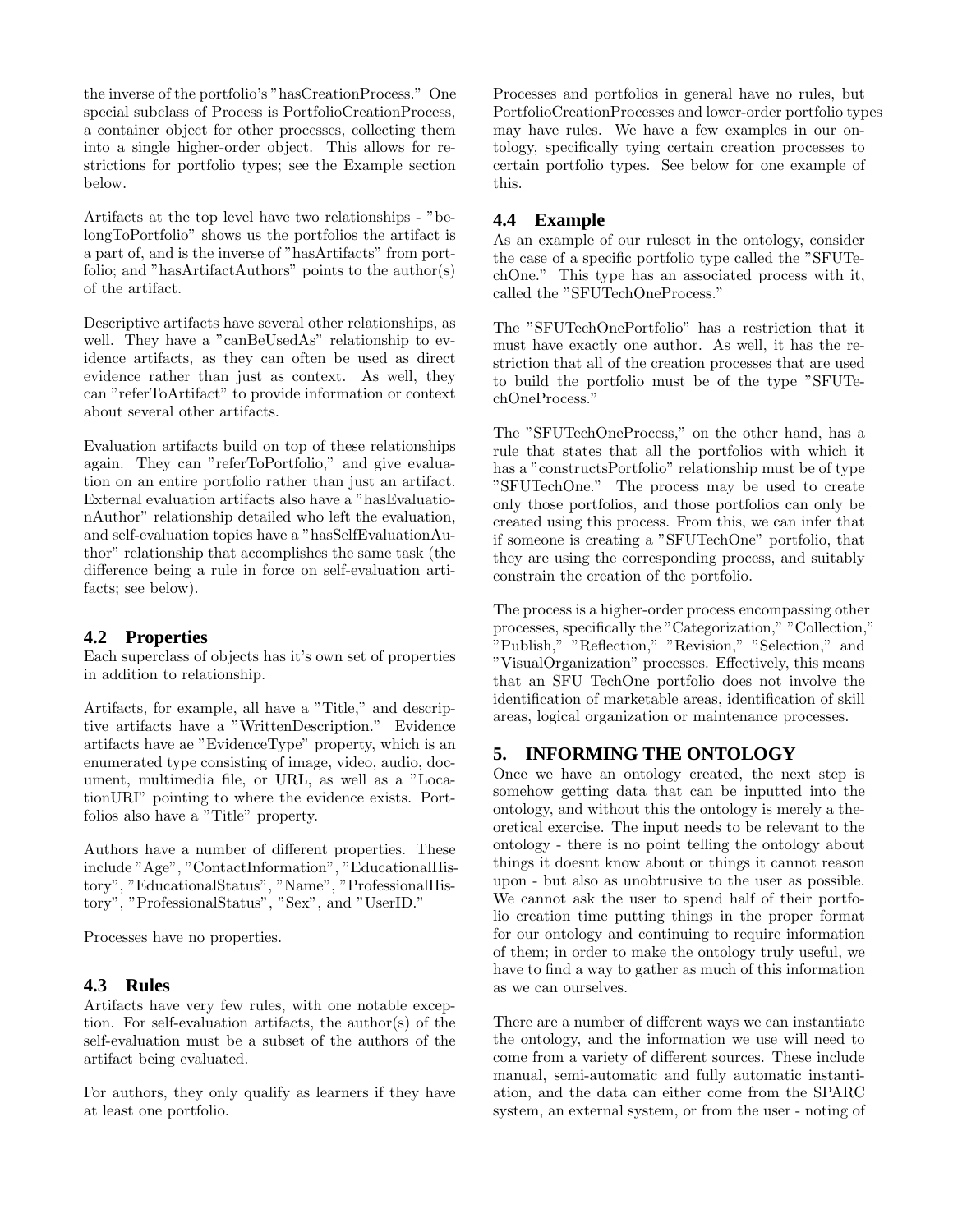course that the user, as stated, will be a minimal source of information and they will not be conscious of their contribution.

### **5.1 Instantiating the Ontology**

#### *5.1.1 Manual Instantiation*

The ontology can be manually instantiated via entries of property values into an ontology editor - for example, Protégé. This is useful only for testing portions of the ontology or attempting to create useful inferencing rules, and is not viable over the long term. Manual instantiation requires us to have access to the necessary information about the portfolio creator - about their artifacts, their interactions with the system, and their intentions when creating the portfolio.

There are several limiting factors to manually instantiating the portfolio ontology. The first is that the user is likely to have thousands upon thousands of individual interactions with the system, from clicking buttons to selecting files for uploading to editing content. This makes it prohibitively expensive with regards to time. The second is that this would have to be created manually for each individual user; in any multi-user system with tens or hundreds (or more) of users logged on and interacting at any given moment, it quickly becomes impossible to keep up with the incoming data. One user must be singled out for testing purposes.

Manual instantiation is by far the most simplistic model to implement, as the portfolio software needs to have no knowledge whatsoever of the ontology or how to push information to it. Some type of logging framework is required, so that the person ultimately inputting the information into the ontology can gain access to the necessary data. The simplest example is a messaging framework that dumps a message to a log file for each user action, with various properties for the message. For example, when the user presses a button, we can generate a "button pushed" message, with an indication as to which button was pressed, how it was triggered (say, mouse or keyboard shortcut), and what the outcome of the interaction was (an error message was thrown, a dialog was created, etc.).

### *5.1.2 Semi-Automatic Instantiation*

Semi-automatic instantiation is used for the initial discovery and creation of rule sets to be later used for inferencing. It combines the immediate recording of data from automatic instantiation with the ability to have a closer look at the data while inputting it. For example, if we know that a certain individual is working on a specific portfolio type, we can record their interactions and then make slight alterations to it in an attempt to get a rule to fire.

This type of instantiation again requires use of an ontology editor, but here we must have the portfolio system itself inputting information into the ontology and saving it, so that we can later manually edit. The messaging framework we created in the first place can be modified to generate inputs into the ontology rather than dumping information to the log file, skipping the human interaction that was necessary beforehand. This method also allows for gradual integration of the ontology input into the system, rather than forcing the programmer to attempt to convert from logging to ontology input all at once.

#### *5.1.3 Automatic Instantiation*

Automatic instantiation of the ontology is, of course, the ultimate goal. This allows for the portfolio system to input all the information by itself, on the fly, rather than relying on human intervention to tell the ontology about the data. By this point most of the rules and constraints will be laid down into the ontology itself. One major advantage of this method is it allows for immediate updating of the ontological information about a user; we can input new data from their interactions and see if any of our inferences about them have changed, and possibly alter the method, frequency or content of our interactions with them.

Getting to the point of being able to instantiate automatically means that we must be able to incorporate the information coming into us from other sources, even if those sources aren't necessarily ontologically aware. For example, one of SPARC's features is the ability to recieve artifacts from sources other than the portfolio creator; these sources could include assignment submission systems, learning management systems, other users (for group artifacts) or even student information systems. To ask all of these systems to become fully aware of the ontology may be a laudable goal, but not one likely to be reached any time soon. In the meantime we must be able to take the data and metadata they push to us and perform the transform and input of that information ourselves.

# **5.2 Gathering Data**

### *5.2.1 SPARC Internals*

SPARC itself will generate the vast majority of the information that will be placed into the ontology. This includes the interactions data, information about some of the artifacts that are uploaded (those that are uploaded or modified via the SPARC interface) and information on the user of the system.

The interactions data consists of the different steps the user follows in creating or editing their portfolio. These steps include pressing buttons, modifying character content, checking boxes, etc. Each of the different interfaces for SPARC will have a slightly different variation upon the central theme of interactions, but the vast majority of the information will be applicable across these different front-ends. This information also allows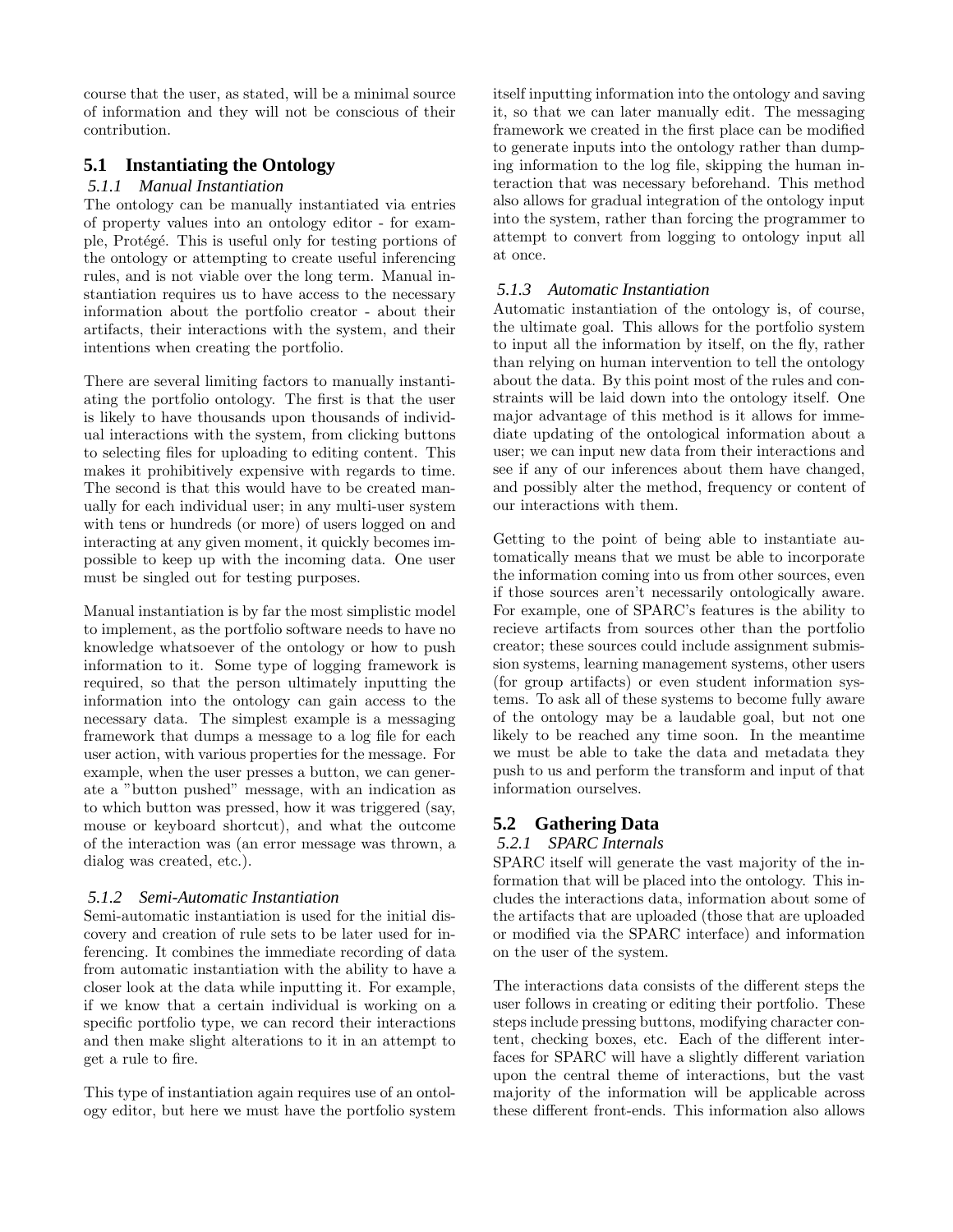us to run experiments to see what effect the interface can have on the portfolio experience.

#### *5.2.2 External Systems*

External systems account largely for the information regarding artifacts that can be pushed into the ontology, as their primary responsibility is pushing artifacts to SPARC without user intervention. Again, we cannot assume that these systems know anything about the portfolio ontology, so any information that gets inputted will actually come from SPARC. We can infer some basic information about the user's actions from what the external system provides us, and we place that into the ontology.

This information generally includes information on what the user uploaded and via what method. Some extra information includes what other individuals can have access to the artifact (if the work was generated by a team, for example) and why it was uploaded, such as a class designator. Other systems, such as student information systems that could be tapped into, can provide information along more biographical lines, such as past learning experiences that can give us further context that could help the ontology make better inferences.

#### *5.2.3 User*

The user can, unwittingly, be the source of some information for the ontology, if we tell the program where to look. There are two specific places we can look the names and metadata of the files that the user uploads, and the relationships that can be inferred from the user's interactions with artifacts.

For example, if the user uploads a file with a specific filename - say, "CS 101 - Assignment 1.doc" - and places that artifact such that it develops certain relationships within the ontology, and later uploads another file named "CS 101 - Assignment 2.doc"; we can then infer that perhaps we should create relationships for this new artifact, as well. The more similarly named or placed artifacts the user uploads, for example, the better we can become in helping the author by creating some relationships for them.

### **6. FUTURE WORK**

There are a number of plans for future work utilizing the ontology we have layed out. First, we plan to verify that the ontology is completely usable by integrating it with the SPARC ePortfolio system. Once this is complete, we can expand the reach of the ontology by adding connections to the external data sources. Specifically, we are targetting the WebCT learner management system and a home-grown Course Management System, both in use at Simon Fraser University's Surrey campus.

As well, we wish to allow for knowledge transfer with other systems, by connecting to the Interoperable User Model framework [3]. Using the ontology and data we can gather from connecting to other systems, we wish to build into SPARC functionality to allow for mixedinitiative interactions with the portfolio authors.

Finally, we wish to create a learning object repository from the ontology utilizing the eduSource Communication Language [9] to connect to other similar repositories and allow for searching of portfolios.

## **7. CONCLUSIONS**

We have presented our initial revision of an ontology for electronic portfolios. We have fleshed out a taxonomy, as well as relationships between different elements, established rules for constraining objects and inferring information about others, and initial properties for objects. We believe this to be a crucial first step to making electronic portfolios more usable and useful to potential users.

In the larger picture, the creation of an ontology for electronic portfolios will allow for an expansion and transfer of knowledge outwards from this area. It will allow for other systems to glean information from electronic portfolio systems about users and portfolios, a huge step given the amount of information that a portfolio can contain or infer about a user.

On the semantic web, for example, having a portfolio ontology could allow for employers to formulate a query to find all individuals that meet certain criteria from those that applied for a job based on their portfolios; potential employees could do the same thing in reverse, finding any jobs that match their skills.

Assuming that ontologies promote the use and the extension of a common formal conceptualization in each domain one may assume that simply employing ontologies in web-based systems would realize the goals of Semantic Web. Unfortunately, the world of Semantic Web is much more complicated than to be solved by such a simplistic notion. As we mentioned earlier the centrality of ontology is in the process of capturing conceptualizations in the ontology. In a community of users interacting within a semantic web application that revolves around a common ontology, it is inevitable that inconsistencies arise in the ontology among multiple users over a period of time. Maintaining such inconsistencies in the ontology is quite intractable and remains the foremost challenge in Semantic Web.

# **8. ACKNOWLEDGMENTS**

The authors acknowledge the support of the National Sciences and Engineering Research Council of Canada via the Learning Object Repositories Network grant and the Social Sciences and Humanities Research Council of Canada via the Learning Kit Initiative on the New Economy grant.